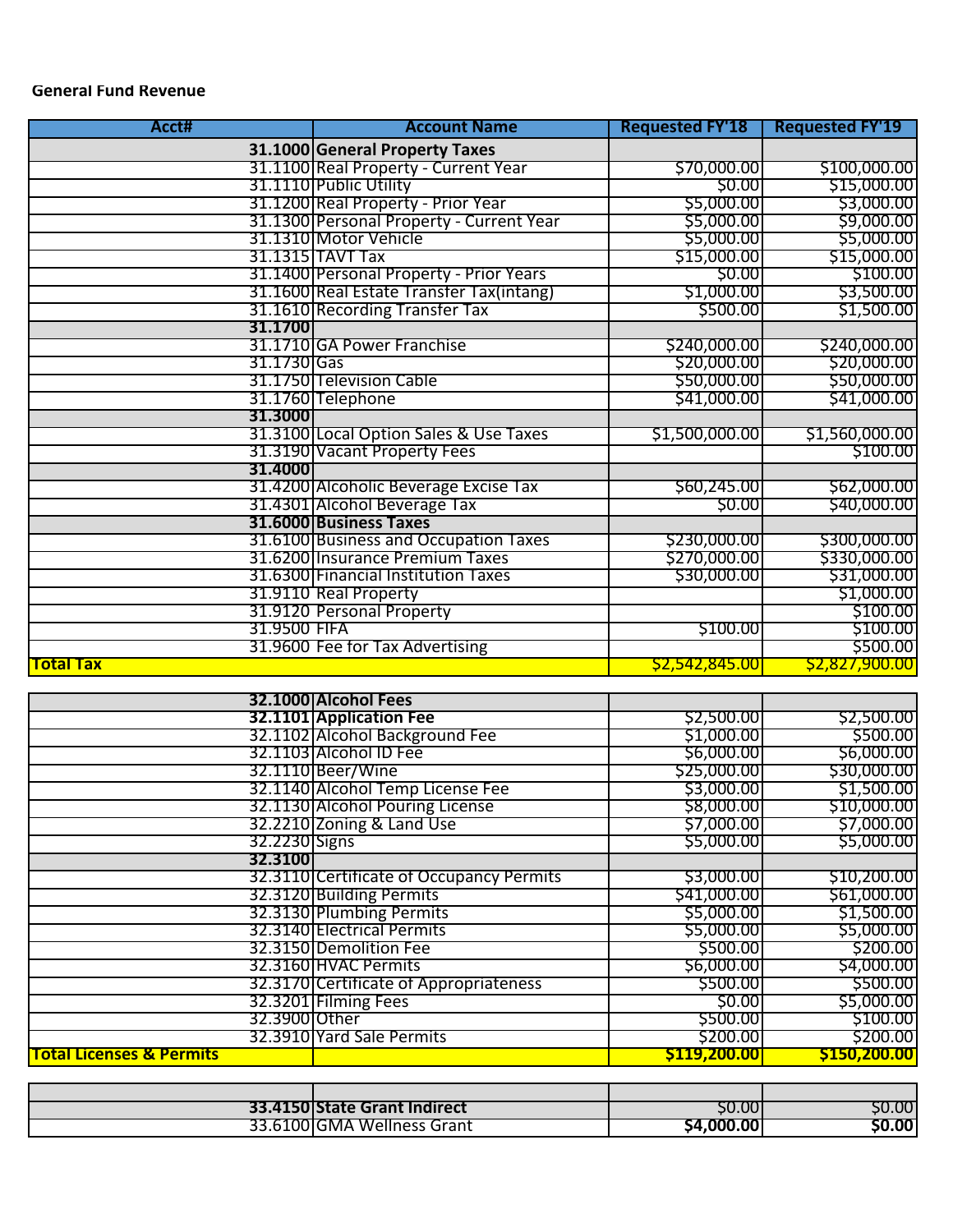| <b>Total Intergovernmental</b>    |                                       | <b>\$4,000.00</b> | <b>\$0.00</b> |
|-----------------------------------|---------------------------------------|-------------------|---------------|
|                                   |                                       |                   |               |
| 0.0000                            |                                       |                   |               |
|                                   | 34.1120 Probation Fees                | \$900,000.00      | \$900,000.00  |
|                                   | 34.1910 Election Qualifying Fee       | \$0.00            | \$2,000.00    |
|                                   | 34.1930 Plan Review Fees              | \$7,000.00        | \$13,000.00   |
|                                   | 34.2120 Accident Reports - Misc Other | \$10,800.00       | \$15,000.00   |
|                                   | 34.2902 DEA Overtime Reimbursement    | \$17,500.00       | \$0.00        |
|                                   | 34.5410 AT&T Parking Fees             | \$14,400.00       | \$14,400.00   |
|                                   | 34.6410 Background Check Fee          |                   | \$3,000.00    |
|                                   | 34.6910 Sale of Cemetery Lots         | \$3,000.00        | \$3,000.00    |
|                                   | 34.6920 Burial Fees                   | \$500.00          | \$500.00      |
|                                   | 34.9300 Return Check Fees             | S0.00             | \$100.00      |
| <b>Total Charges For Services</b> |                                       | \$953,200.00      | \$951,000.00  |

|                                      | <b>Fines &amp; Forteitures</b> |                     |              |
|--------------------------------------|--------------------------------|---------------------|--------------|
|                                      | 35.1170 Municipal Court        | S800,000.001        | \$700,000.00 |
| <b>Total Fines &amp; Forteitures</b> |                                | <b>S800.000.00.</b> | 5700.000.00  |

|                                | <b>Investment Income</b>                   |                    |                    |
|--------------------------------|--------------------------------------------|--------------------|--------------------|
|                                | 36.1020 Interest Revenues-Cemetery         |                    | \$100.00           |
|                                | . Interest Revenues-Payroll                |                    | \$30.00            |
|                                | 36.1070 Interest Revenues-General Fund     | \$10,000.00        | \$9,000.00         |
|                                | 36.1080 Interest Revenues-Municipal        | \$2,500.00         | \$1,500.00         |
|                                | 36.1090 Interest Revenue- Firehouse Museum |                    |                    |
|                                | <b>Total Investment Income</b>             | \$12,500.00        | <b>\$10,630.00</b> |
|                                |                                            |                    |                    |
|                                | 37.1025 Concert Sponsors                   | \$35,000.00        | \$42,000.00        |
|                                | 37.1026 Contributions to Veteran Markers   | \$100.00           | \$100.00           |
|                                | 37.1060 Contribution To Firehouse Museum   | <b>\$0.00</b>      | \$0.00             |
|                                |                                            |                    |                    |
| <b>Total Investment Income</b> |                                            | <u>\$35,100.00</u> | \$42,100.00        |

|                                    | <b>Miscellaneous Revenue</b>           |                     |              |
|------------------------------------|----------------------------------------|---------------------|--------------|
|                                    | 38.1010 Park Pavillion Rental          | \$1,500.00          | \$2,500.00   |
|                                    | 38.1011 Lee Street Park Rental         | \$4,000.00          | \$8,500.00   |
|                                    | 38.1020 Fire Station Rental            | \$75,000.00         | \$74,000.00  |
|                                    | 38.1030 Event Vendors                  | \$13,000.00         | \$12,000.00  |
|                                    | 38.1100 Rental Property (Cloud Street) | \$9,000.00          | \$9,000.00   |
|                                    | 38.2001 Disposal Fees                  | \$1,000.00          | \$1,500.00   |
|                                    | 38.9000 Miscellaneous Revenue          | \$10,600.00         | \$2,000.00   |
|                                    | 38.9050 Lee Street Concession Stand    | <b>SO.OO</b>        | \$0.00       |
|                                    | 38.9100 Transfer of Reserve Funds      | \$0.00              | \$0.00       |
|                                    | 38.9300 Towing Fees                    | \$15,000.00         | \$25,000.00  |
| <b>Total Miscellaneous Revenue</b> |                                        | <u>\$129,100.00</u> | \$134,500.00 |

|                                         | <b>Revenue - Capital Projects</b> |                       |                    |
|-----------------------------------------|-----------------------------------|-----------------------|--------------------|
|                                         | 39.2100 Sale of Assets            | S0.00                 | \$5,000.00         |
|                                         | 39.3200 Capital Lease             | \$129,183.00          | \$53,000.00        |
|                                         |                                   |                       |                    |
| <b>Total Revenue - Capital Projects</b> |                                   | <b>S129.183.00L</b>   | <b>S58,000.001</b> |
| <b>Total Revenue</b>                    |                                   | <b>\$4,725,128.00</b> | \$4,874,330.00     |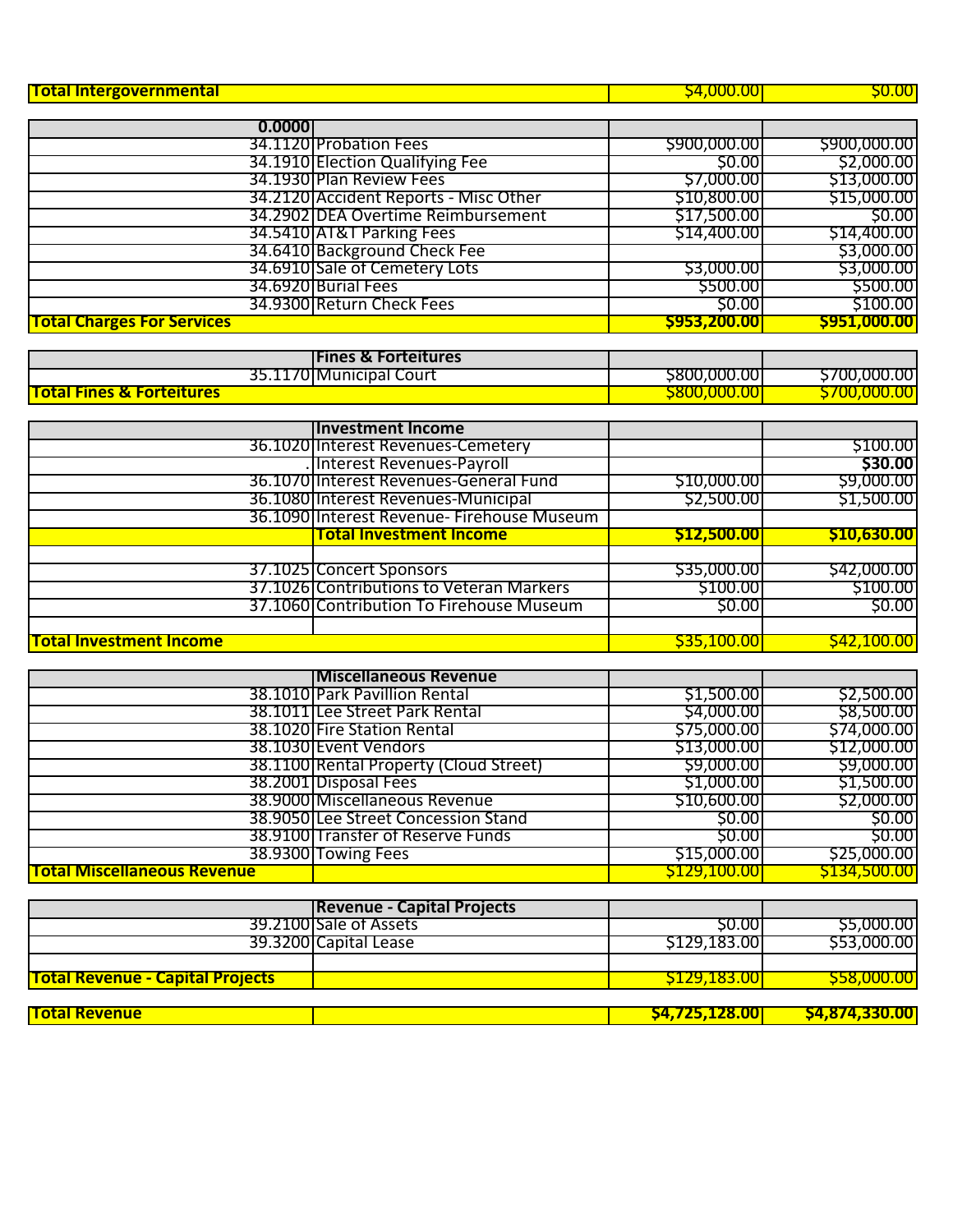Total Each Department

| \$116,661.00 City Council |                              |       |
|---------------------------|------------------------------|-------|
| \$1,104,107.00 Admin      |                              |       |
| \$2,380,868.00 Police     |                              |       |
|                           | \$810,990.00 Public Works    |       |
|                           | \$385,482.00 Court Services  |       |
|                           | \$76,222.00 Code Enforcement |       |
| S4,874,330.00             |                              | S0.00 |
|                           |                              |       |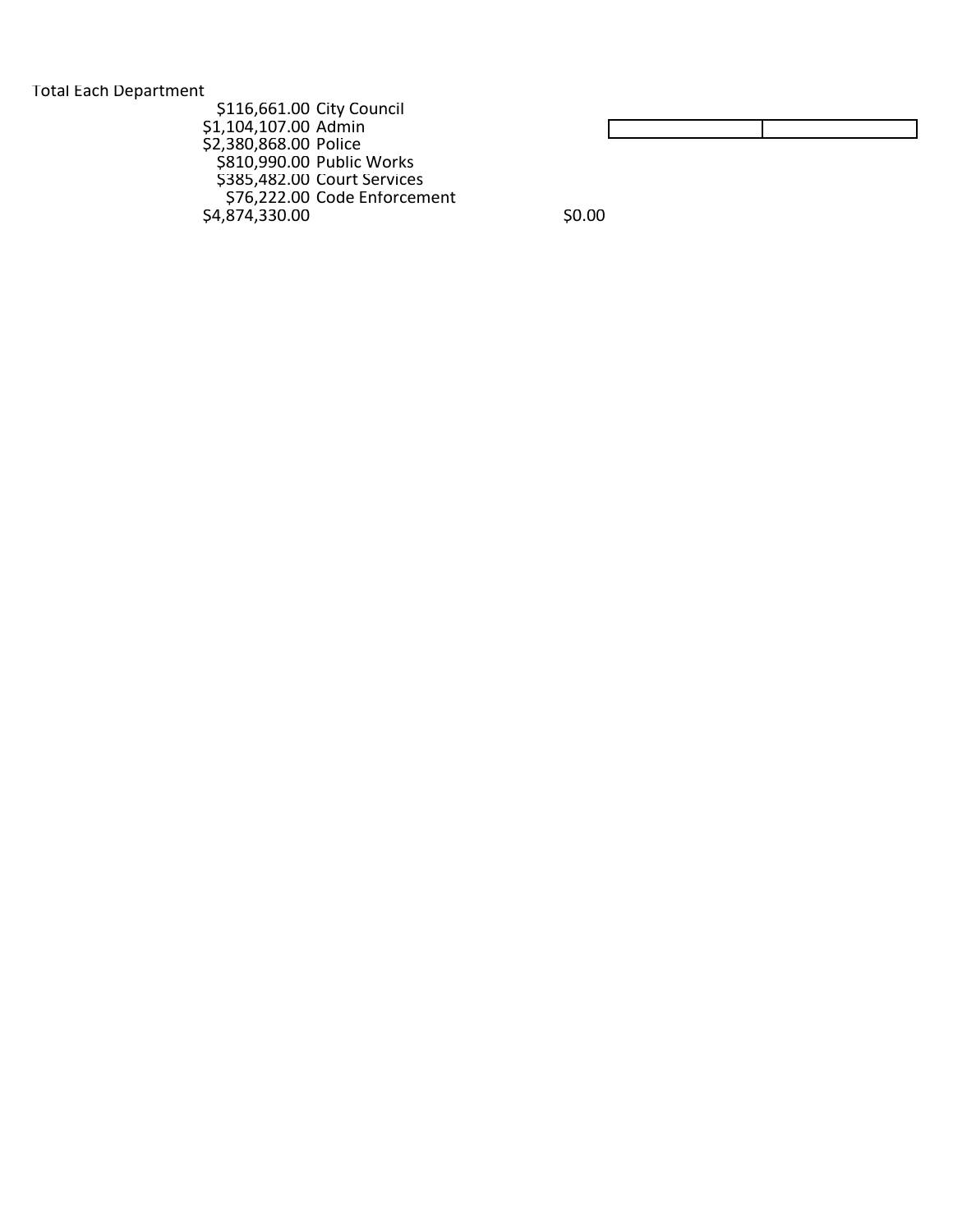| Acct#                              | <b>Account Name</b>                                            | <b>Amended FY' 18</b> | <b>Requested FY' 19</b> |
|------------------------------------|----------------------------------------------------------------|-----------------------|-------------------------|
|                                    | 51.1000 Personal Services - Salaries & Wages                   |                       |                         |
|                                    | 51.1100 Mayor and Council                                      |                       | \$74,000.00             |
|                                    | 51.1300 Overtime                                               |                       | \$0.00                  |
|                                    | 51.2000 Personal Services - Employee Benefits                  |                       |                         |
|                                    | 51.2100 Group Insurance                                        |                       | \$0.00                  |
|                                    | 51.2300 Social Security (FICA) Contributions - Mayor & Council |                       | \$4,588.00              |
|                                    | 51.2300 Medicare - Mayor & Council                             |                       | \$1,073.00              |
|                                    | <b>Total Personal Services and Employee Benefits</b>           |                       | \$79,661.00             |
|                                    |                                                                |                       |                         |
|                                    | 52.1000 Purchased Professional & Tech Services                 |                       |                         |
|                                    | 52.1200 Professional                                           |                       |                         |
| <b>Total Professional Services</b> |                                                                |                       |                         |
|                                    |                                                                |                       |                         |
| 52.2200                            |                                                                |                       |                         |
|                                    | 52.3400 Printing & Binding                                     |                       |                         |
|                                    | 52.3420 Newsletter                                             |                       | \$8,000.00              |
|                                    | 52.3500 Travel (Mayor Day)                                     |                       | \$3,000.00              |
|                                    | 52.3501 Travel (Councilman Boak)                               |                       | \$2,000.00              |
|                                    | 52.3502 Travel (Councilman Dixon)                              |                       | \$2,000.00              |
|                                    | 52.3503 Travel (Councilman Lester)                             |                       | \$2,000.00              |
|                                    | 52.3504 Travel (Councilman Powell)                             |                       | \$2,000.00              |
|                                    | 52.3505 Travel (Councilwoman Sebo)                             |                       | \$2,000.00              |
|                                    | 52.3506 Travel (Councilman Wise)                               |                       | \$2,000.00              |
|                                    | 52.3600 Dues and Fees                                          |                       | \$3,000.00              |
|                                    | 52.3700 Education & Training (Mayor Day)                       |                       | \$1,500.00              |
|                                    | 52.3701 Education & Training (Councilman Boak)                 |                       | \$1,000.00              |
|                                    | 52.3702 Education & Training (Councilman Dixon)                |                       | \$1,000.00              |
|                                    | 52.3703 Education & Training (Councilman Lester)               |                       | \$1,000.00              |
|                                    | 52.3704 Education & Training (Councilman Powell)               |                       | \$1,000.00              |
|                                    | 52.3705 Education & Training (Councilwoman Sebo)               |                       | \$1,000.00              |
|                                    | 52.3706 Education & Training (Councilman Wise)                 |                       | \$1,000.00              |
|                                    | <b>Total Purchased/Contracted Services</b>                     |                       | \$33,500.00             |
|                                    |                                                                |                       |                         |
|                                    | 53.1000 Supplies                                               |                       |                         |
|                                    | 53.1100 General Supplies & Material                            |                       |                         |
|                                    | 53.1110 Office Supplies                                        |                       | \$1,750.00              |
|                                    | 53.1111 Miscellaneous Expense                                  |                       | \$1,750.00              |
|                                    | 53.1200 Energy                                                 |                       |                         |
|                                    |                                                                |                       |                         |
|                                    | <b>Total Supplies/Energy/Small Equipment</b>                   |                       | \$3,500.00              |
|                                    | Intergovernmental                                              |                       |                         |
| <b>Total</b>                       |                                                                |                       | \$0.00                  |
|                                    |                                                                |                       |                         |
|                                    |                                                                |                       |                         |

**Total Expenditures** \$116,661.00

#### **Dept 1300 City Council**

**58.1200 Capital Lease - Principle**

**Total Debt Service**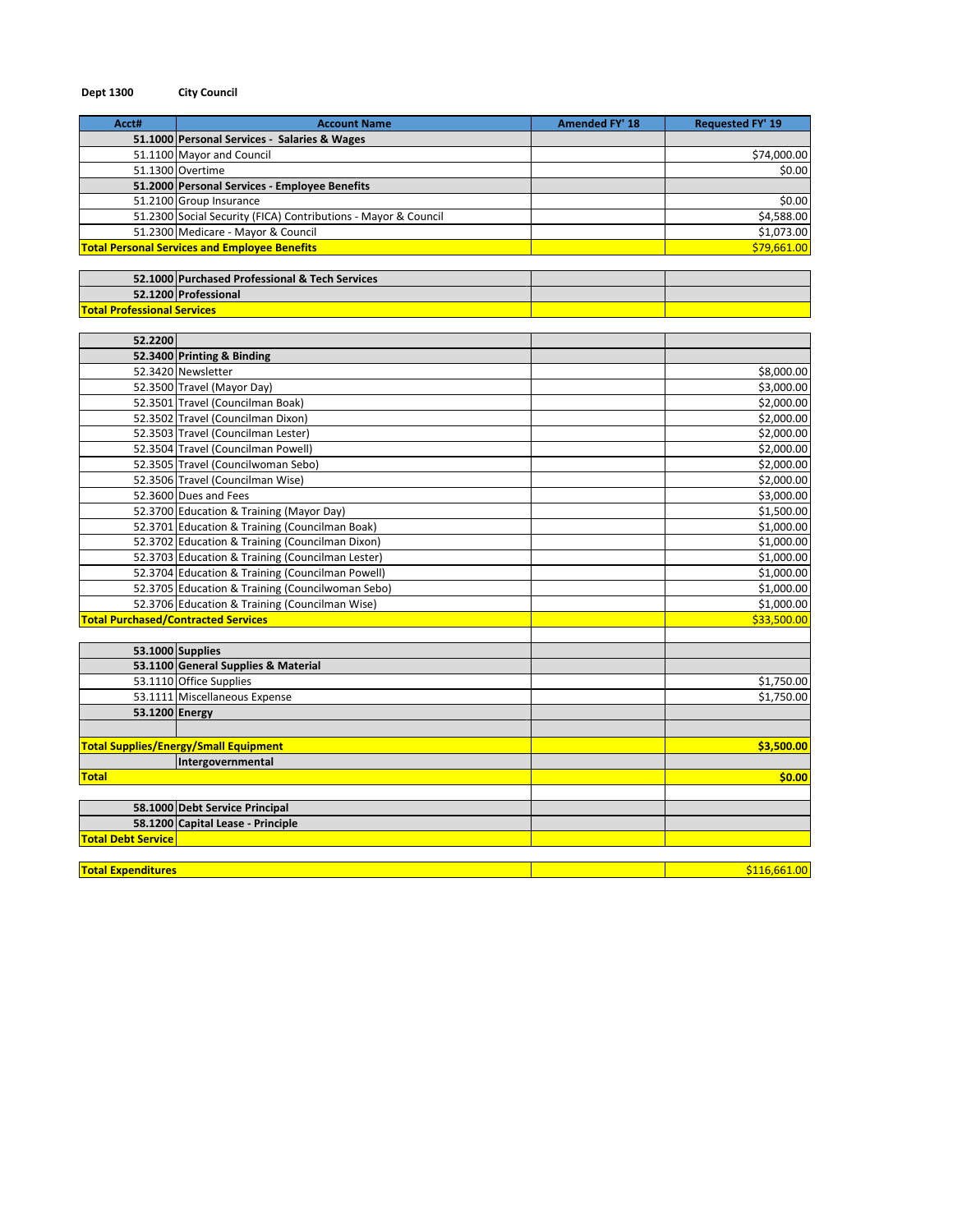## **Dept 1500 Administration Department**

| Acct# | <b>Account Name</b>                                    | <b>Requested FY' 18</b> | <b>Amended FY' 18</b> | <b>Requested FY' 19</b> |
|-------|--------------------------------------------------------|-------------------------|-----------------------|-------------------------|
|       | 51.1000 Personal Services - Salaries & Wages           |                         |                       |                         |
|       | 51.1100 Regular Employees                              | \$270,700.00            | \$270,700.00          | \$365,000.00            |
|       | 51.1100 Mayor and Council                              | \$74,000.00             | \$74,000.00           | \$0.00                  |
|       | 51.1300 Overtime                                       | \$6,000.00              | \$6,000.00            | \$6,000.00              |
|       | 51.2000 Personal Services - Employee Benefits          |                         |                       |                         |
|       | 51.2100 Group Insurance                                | \$41,578.00             | \$41,578.00           | \$74,000.00             |
|       | 51.2200 Social Security (FICA) Contributions           | \$20,000.00             | \$25,000.00           | \$21,505.00             |
|       | 51.2300 Medicare                                       | \$5,000.00              | \$5,000.00            | \$5,029.00              |
|       | Social Security (FICA) Contributions - Mayor & Council | \$5,000.00              |                       | \$0.00                  |
|       | Medicare - Mayor & Council                             | \$1,000.00              | \$1,000.00            | \$0.00                  |
|       | 51.2400 Retirement Contributions                       | \$21,000.00             | \$21,000.00           | \$30,000.00             |
|       | 51.2600 Unemployment Insurance                         | \$2,800.00              | \$2,800.00            | \$3,000.00              |
|       | 51.2700 Worker's Compensation                          | \$5,000.00              | \$5,000.00            | \$6,000.00              |
|       | <b>Total Personal Services and Employee Benefits</b>   | \$452,078.00            | \$452,078.00          | \$510,534.00            |

|                                    | 52.1000 Purchased Professional & Tech Services |              |              |              |
|------------------------------------|------------------------------------------------|--------------|--------------|--------------|
|                                    | 52.1200 Professional                           |              |              |              |
|                                    | 52.1210 Legal Expense                          | \$65,000.00  | \$65,000.00  | \$65,000.00  |
| 52.1220 Audit                      |                                                | \$26,000.00  | \$26,000.00  | \$45,000.00  |
|                                    | 52.1230 Planning/Development/Engineering       | \$55,000.00  | \$55,000.00  | \$48,000.00  |
|                                    | 52.1240 Inspections                            | \$5,000.00   | \$40,000.00  | \$10,000.00  |
|                                    | 52.1290 Other Professional Services            | \$20,000.00  | \$20,000.00  | \$20,000.00  |
|                                    | 52.1300 IT Services                            | \$25,000.00  | \$25,000.00  | \$25,000.00  |
|                                    | 52.1310 Payroll Processing                     | \$16,000.00  | \$16,000.00  | \$16,000.00  |
|                                    | 52.1320 Bank Fees for Credit Cards             | \$2,000.00   | \$2,000.00   | \$2,000.00   |
|                                    | 52.1330 Software Support                       | \$8,000.00   | \$8,000.00   | \$8,000.00   |
| <b>Total Professional Services</b> |                                                | \$222,000.00 | \$257,000.00 | \$239,000.00 |

| 52.2200         |                                                 |             |             |             |
|-----------------|-------------------------------------------------|-------------|-------------|-------------|
|                 | 52.2250 Pest Control                            | \$500.00    | \$500.00    | \$800.00    |
| 52.2300 Rentals |                                                 |             |             |             |
|                 | 52.2310 Rental of Land                          | \$3,000.00  | \$3,000.00  | \$3,000.00  |
|                 | 52.2321 City Events                             | \$55,000.00 | \$55,000.00 | \$58,000.00 |
|                 | 52.2330 Rental of Copiers/Maintenance           | \$8,000.00  | \$8,000.00  | \$8,000.00  |
| 52.3000         |                                                 |             |             |             |
|                 | 52.3100 Insurance, other than employee benefits | \$40,000.00 | \$40,000.00 | \$40,000.00 |
| 52.3200         |                                                 |             |             |             |
|                 | 52.3210 Telephone                               | \$5,000.00  | \$5,000.00  | \$5,000.00  |
|                 | 52.3211 Telehone Firehouse Museum               | \$1,300.00  | \$1,300.00  | \$0.00      |
|                 | 52.3230 Cellular Phones                         | \$2,000.00  | \$2,000.00  | \$2,000.00  |
|                 | 52.3260 Postage                                 | \$6,000.00  | \$6,000.00  | \$5,000.00  |
| 52.3290 Other   |                                                 | \$0.00      | \$0.00      | \$0.00      |
|                 | 52.3300 Advertising                             |             |             |             |
|                 | 52.3310 Legal Notices                           | \$6,000.00  | \$6,000.00  | \$6,000.00  |
|                 | 52.3330 Advertising                             | \$15,000.00 | \$15,000.00 | \$14,848.00 |
|                 | 52.3400 Printing & Binding                      |             |             |             |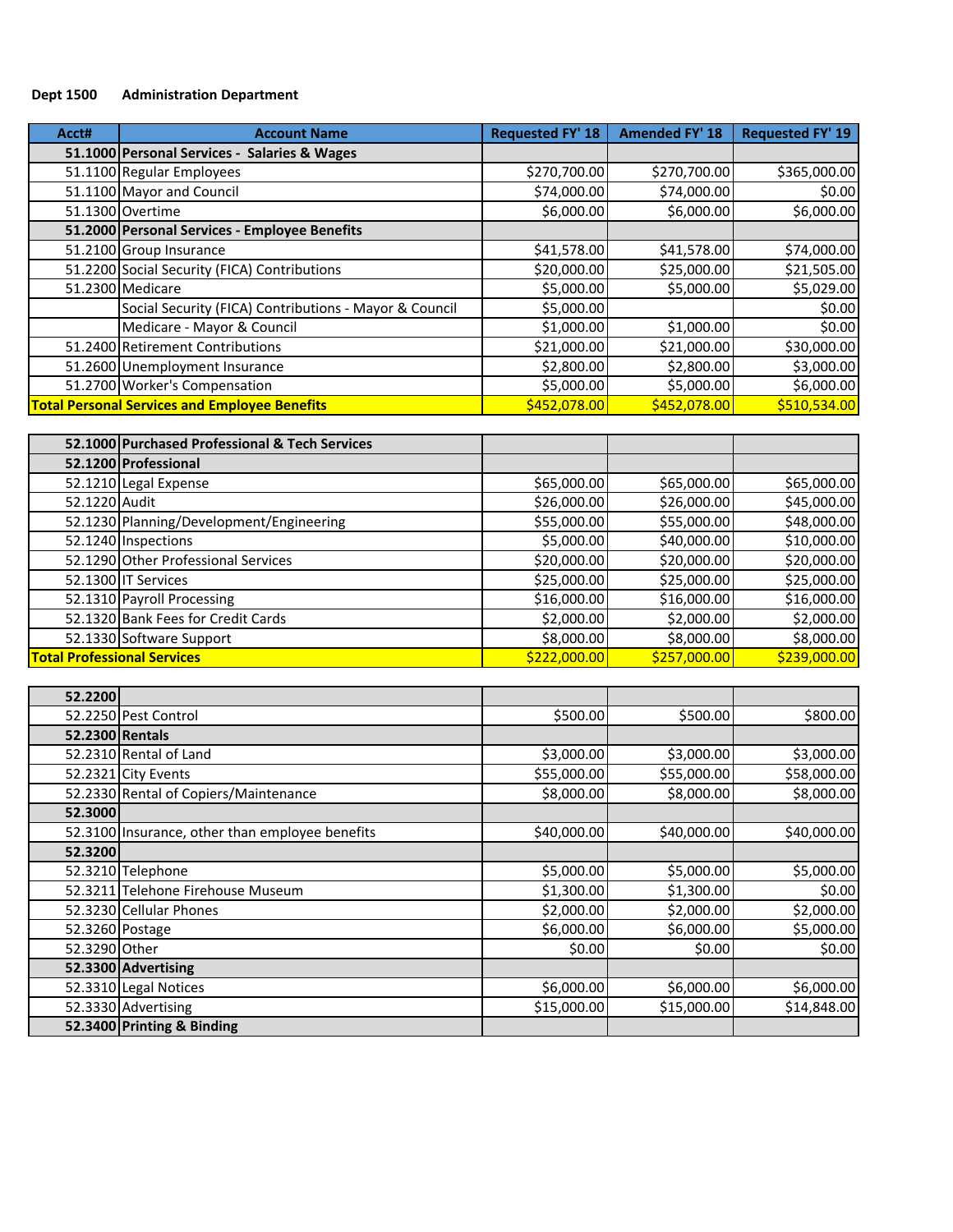|                           | 52.3410 Elections                                      | \$0.00                 | \$0.00         | \$5,000.00     |
|---------------------------|--------------------------------------------------------|------------------------|----------------|----------------|
|                           | 52.3420 Newsletter                                     | \$8,000.00             | \$8,000.00     | \$0.00         |
| 52.3500 Travel            |                                                        | \$14,000.00            | \$14,000.00    | \$8,000.00     |
|                           | 52.3600 Dues and Fees                                  | \$9,000.00             | \$22,000.00    | \$9,000.00     |
|                           | 52.3700 Education & Training                           | \$8,000.00             | \$8,000.00     | \$9,000.00     |
|                           | 52.3701 GMA Wellness Program                           | \$4,000.00             | \$4,000.00     | \$0.00         |
|                           | 52.3851 Poll Workers                                   | \$0.00                 | \$0.00         | \$1,500.00     |
|                           | 52.3905 Special Events                                 | \$14,000.00            | \$14,000.00    | \$14,000.00    |
|                           | <b>Total Purchased/Contracted Services</b>             | \$198,800.00           | \$211,800.00   | \$189,148.00   |
|                           |                                                        |                        |                |                |
|                           | 53.1000 Supplies                                       |                        |                |                |
|                           | 53.1100 General Supplies & Material                    |                        |                |                |
|                           | 53.1110 Office and Building Supplies                   | \$15,000.00            | \$15,000.00    | \$15,000.00    |
|                           | 53.1111 Supplies for Firehouse Museum                  | \$1,000.00             | \$1,000.00     | \$0.00         |
|                           | 53.1150 Supplies for Neighborhood Watch                | \$500.00               | \$500.00       | \$500.00       |
|                           | 53.1171 Building Maintenance                           | \$5,000.00             | \$15,000.00    | \$10,000.00    |
| 53.1200 Energy            |                                                        |                        |                |                |
|                           | 53.1210 Water/Sewerage                                 |                        |                |                |
|                           |                                                        | \$1,000.00             | \$1,000.00     | \$1,000.00     |
|                           | 53.1211 Water/Sewerage Firehouse Museum                | \$800.00               | \$800.00       | \$800.00       |
|                           | 53.1212 Water/Sewerage Cloud Street                    | \$700.00               | \$700.00       | \$700.00       |
|                           | 53.1220 Natural Gas                                    | \$3,500.00             | \$3,500.00     | \$3,500.00     |
|                           | 53.1230 Electricity                                    | \$6,000.00             | \$6,000.00     | \$6,000.00     |
|                           | 53.1231 Electricty Firehouse Museum                    | \$4,000.00             | \$4,000.00     | \$4,000.00     |
|                           | 53.1232 Natural Gas Firehouse Museum                   | \$2,000.00             | \$2,000.00     | \$2,000.00     |
|                           |                                                        |                        |                |                |
|                           | 53.1610 Computer Equip/Maint (less than \$5000)        | \$5,000.00             | \$5,000.00     | \$5,000.00     |
|                           | 53.1620 Furniture/Fixtures                             | \$2,500.00             | \$2,500.00     | \$2,500.00     |
|                           | 53.1700 Supplies/Lee Street Park                       | \$4,000.00             | \$4,000.00     | \$4,000.00     |
|                           | 53.1690 Beautification Commission                      | \$2,500.00             | \$2,500.00     | \$2,500.00     |
|                           | <b>Total Supplies/Energy/Small Equipment</b>           | \$53,500.00            | \$63,500.00    | \$57,500.00    |
|                           |                                                        |                        |                |                |
|                           | 54.1300 Property Purchased                             | \$0.00                 | \$84,000.00    | \$0.00         |
|                           |                                                        |                        |                |                |
|                           | 54.2200 Vehicle Purchase                               | \$0.00                 | \$0.00         | \$0.00         |
|                           | 54.2301 Furniture & Fixtures                           | \$0.00                 | \$2,000.00     | \$1,000.00     |
|                           | Transfer to Reserve (Municipal Complex)                | $\frac{1}{280,000.00}$ | \$80,000.00    | \$81,425.00    |
|                           | Intergovernmental                                      |                        |                |                |
|                           | 57.2100 Payments to Downtown Develop. Authority        | \$10,000.00            | \$10,000.00    | \$10,000.00    |
|                           | 57.4001 Returned Checks                                | \$500.00               | \$500.00       | \$500.00       |
|                           | 57.9000 Contingencies                                  | \$15,000.00            | \$15,000.00    | \$15,000.00    |
| <b>Total</b>              |                                                        | \$105,500.00           | \$191,500.00   | \$107,925.00   |
|                           |                                                        |                        |                |                |
|                           | 58.1000 Debt Service Principal                         |                        |                |                |
|                           | 58.1200 Capital Lease - Principle                      |                        |                |                |
|                           | 58.1212 Vehicle Lease                                  | \$0.00                 | \$0.00         | \$0.00         |
|                           | 58.1230 Other Debt - Fire Station                      | \$0.00                 | \$0.00         | \$0.00         |
|                           | 58.1301 Lee Street Park URD payment                    | \$150,000.00           | \$150,000.00   | \$0.00         |
|                           |                                                        |                        |                |                |
|                           | 58.2300 Other Debt Building - Interest on Fire Station | \$0.00                 | \$0.00         | \$0.00         |
|                           | 58.2301 Interest Lee Street Park URD                   | \$65,000.00            | \$65,000.00    | \$0.00         |
| <b>Total Debt Service</b> |                                                        | \$215,000.00           | \$215,000.00   | \$0.00         |
|                           |                                                        |                        |                |                |
| <b>Total Expenditures</b> |                                                        | \$1,246,878.00         | \$1,390,878.00 | \$1,104,107.00 |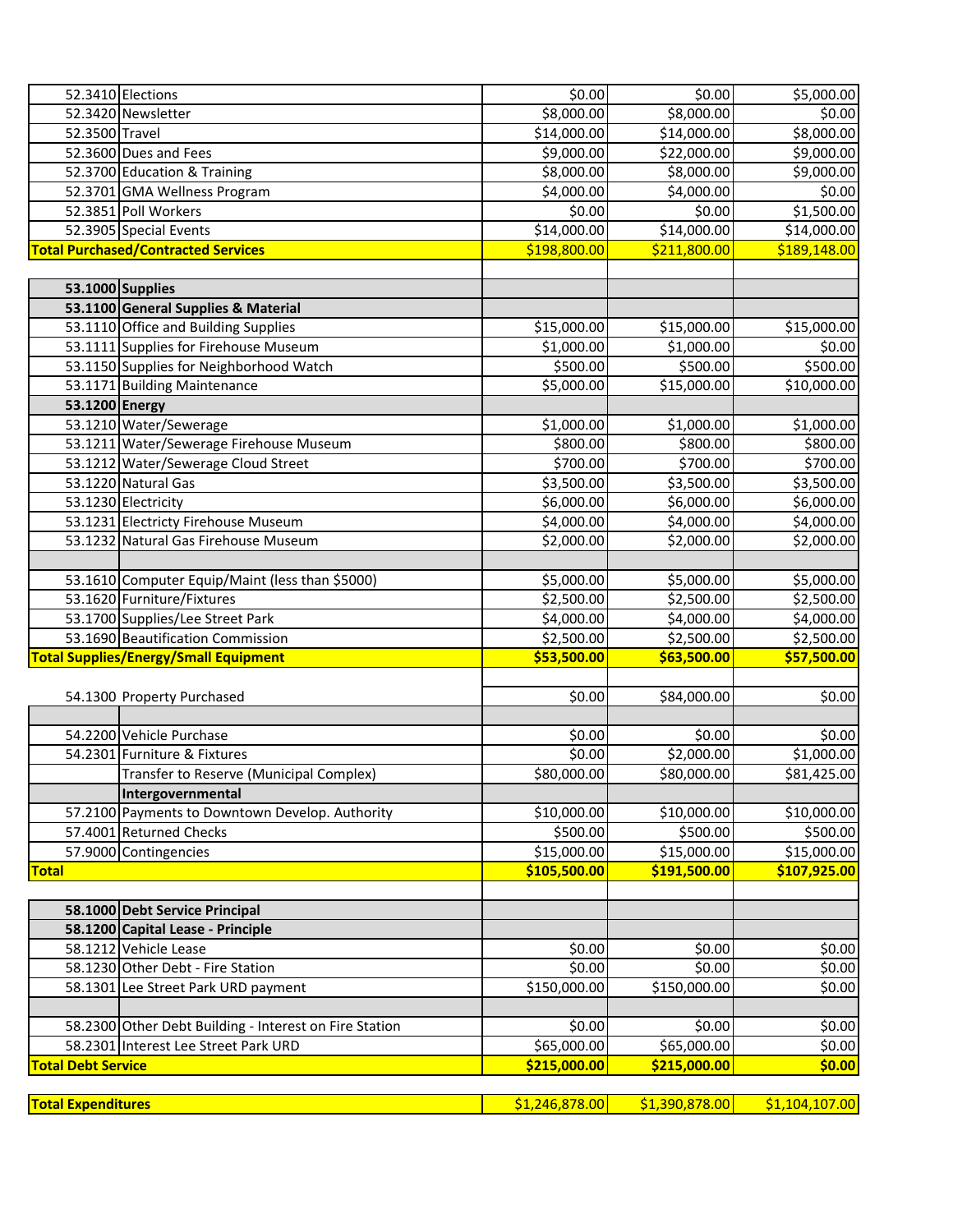#### **Dept 2500 Court Services**

| Acct#                              | <b>Account Name</b>                                  | <b>Requested FY' 18</b> | <b>Recommended FY' 18</b> | <b>Requested FY' 19</b> | <b>Recommended FY' 19</b> |
|------------------------------------|------------------------------------------------------|-------------------------|---------------------------|-------------------------|---------------------------|
|                                    | 51.1000 Personal Services - Salaries & Wages         |                         |                           |                         |                           |
|                                    | 51.1100 Regular Employees                            | \$189,220.00            | \$192,000.00              | \$192,000.00            | \$211,000.00              |
|                                    | 51.2100 Group Insurance                              | \$43,700.00             | \$62,436.00               | \$62,300.00             | \$69,000.00               |
|                                    | 51.2200 Social Security (FICA) Contributions         | \$12,800.00             | \$12,000.00               | \$12,000.00             | \$13,000.00               |
|                                    | 51.2300 Medicare                                     | \$3,800.00              | \$3,000.00                | \$3,000.00              | \$3,000.00                |
|                                    | 51.2400 Retirement Contributions                     | \$6,000.00              | \$6,000.00                | \$6,000.00              | \$6,000.00                |
|                                    | <b>Total Personal Services and Employee Benefits</b> | \$255,520.00            | \$275,436.00              | \$275,300.00            | \$302,000.00              |
|                                    |                                                      |                         |                           |                         |                           |
|                                    | 52.1000 Purchased Professional & Tech Services       |                         |                           |                         |                           |
|                                    | 52.1200 Professional                                 |                         |                           |                         |                           |
|                                    | 52.1290 Judge Salary                                 | \$42,700.00             | \$43,600.00               | \$42,700.00             | \$44,444.00               |
|                                    | 52.1291 Solicitor Salary                             | \$34,700.00             | \$35,400.00               | \$34,700.00             | \$36,088.00               |
|                                    | 52.1320 Court Reporter/Interpreter                   | \$500.00                | \$1,000.00                | \$1,000.00              | \$1,000.00                |
| <b>Total Professional Services</b> |                                                      | \$77,900.00             | \$80,000.00               | \$78,400.00             | \$81,532.00               |
|                                    |                                                      |                         |                           |                         |                           |
|                                    | 52.3280 Credit Card Merchant Fee                     |                         |                           |                         |                           |
|                                    | 52.3310 Legal Notices                                | \$400.00                | \$400.00                  | \$400.00                | \$0.00                    |
| 52.3500 Travel                     |                                                      | \$500.00                | \$500.00                  | \$1,000.00              | \$500.00                  |
|                                    | 52.3600 Dues and Fees                                | \$750.00                | \$750.00                  | \$750.00                | \$750.00                  |
|                                    | 52.3700 Education & Training                         | \$1,000.00              | \$700.00                  | \$1,000.00              | \$700.00                  |
| <b>Total Services</b>              |                                                      | \$2,650.00              | \$2,350.00                | \$3,150.00              | \$1,950.00                |
|                                    |                                                      |                         |                           |                         |                           |
| <b>Total Budget</b>                |                                                      | \$336,070.00            | \$357,786.00              | \$356,850.00            | \$385,482.00              |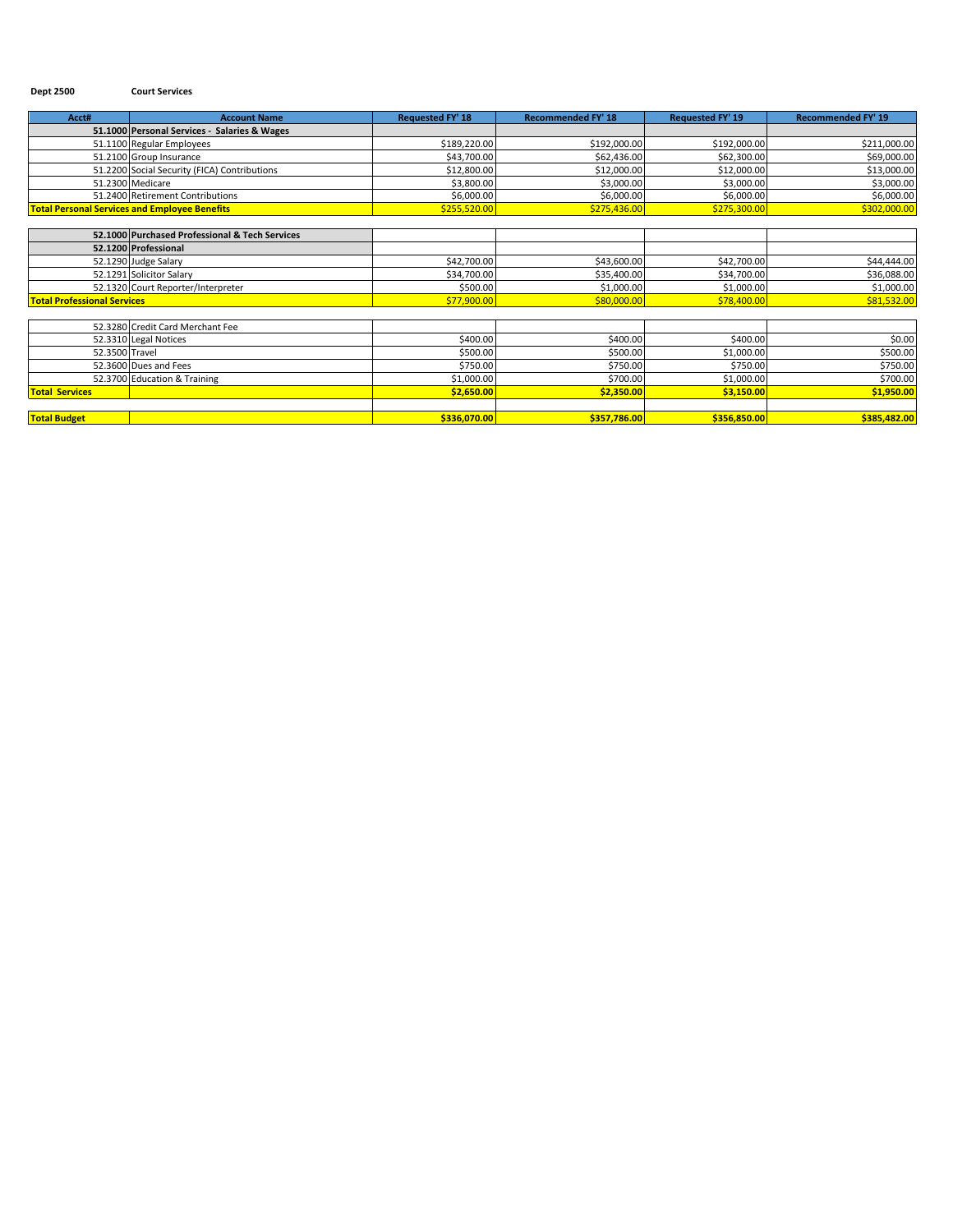#### **Dept 3200 Police Dept.**

| Acct#   | <b>Account Name</b>                                  | <b>Approved FY' 18</b> | <b>Amended FY' 18</b> | <b>Requested FY' 19</b> | <b>Recommended FY' 19</b> |
|---------|------------------------------------------------------|------------------------|-----------------------|-------------------------|---------------------------|
|         | 51.1000 Personal Services - Salaries & Wages         |                        |                       |                         |                           |
|         | 51.1100 Regular Employees                            | \$1,308,660.00         | \$1,308,660.00        | \$1,308,660.00          | \$1,434,000.00            |
|         | 51.1300 Overtime                                     | \$20,000.00            | \$20,000.00           | \$25,000.00             | \$25,000.00               |
|         | 51.1310 Overtime (DEA)                               | \$17,500.00            | \$17,500.00           | \$17,500.00             | \$17,500.00               |
| 51.2000 |                                                      |                        |                       |                         |                           |
|         | 51.2100 Group Insurance                              | \$284,766.00           | \$284,766.00          | \$253,000.00            | \$294,000.00              |
|         | 51.2200 Social Security (FICA) Contributions         | \$80,000.00            | \$80,000.00           | \$80,000.00             | \$88,908.00               |
|         | 51.2300 Medicare                                     | \$19,000.00            | \$19,000.00           | \$19,000.00             | \$20,793.00               |
|         | 51.2400 Retirement Contributions                     | \$53,300.00            | \$53,300.00           | \$61,274.00             | \$61,000.00               |
|         | 51.2600 Unemployment Insurance                       | \$6,000.00             | \$6,000.00            | \$7,000.00              | \$7,000.00                |
|         | 51.2700 Worker's Compensation                        | \$40,500.00            | \$40,500.00           | \$40,500.00             | \$42,000.00               |
|         | <b>Total Personal Services and Employee Benefits</b> | \$1,829,726.00         | \$1,829,726.00        | \$1,811,934.00          | \$1,990,201.00            |

|                | 52.1000 Purchased Professional & Tech Services  |              |              |              |              |
|----------------|-------------------------------------------------|--------------|--------------|--------------|--------------|
|                | 52.1200 Professional                            |              |              |              |              |
|                | 52.1330 Software Support                        | \$4,000.00   | \$4,000.00   | \$1,000.00   | \$10,000.00  |
|                | 52.1340 Drug Testing                            | \$3,000.00   | \$3,000.00   | \$3,000.00   | \$3,000.00   |
|                | 52.1350 Background Investigation(s)             | \$1,800.00   | \$1,800.00   | \$1,800.00   | \$1,800.00   |
|                | 52.2000 Purchased-Property Services             |              |              |              |              |
|                | 52.2200 Repairs & Maintenance                   |              |              |              |              |
|                | 52.2230 Computer                                | \$500.00     | \$500.00     | \$500.00     | \$500.00     |
|                | 52.2250 Pest Control                            | \$360.00     | \$360.00     | \$360.00     | \$360.00     |
|                | 52.2300 Rentals                                 |              |              |              |              |
|                | 52.2330 Rental of copiers/maintenance           | \$3,200.00   | \$3,200.00   | \$3,200.00   | \$3,200.00   |
|                | 52.3000 Other Purchased Services                |              |              |              |              |
|                | 52.3100 Insurance, other than employee benefits | \$67,000.00  | \$67,000.00  | \$67,000.00  | \$67,000.00  |
|                | 52.3200 Communications                          |              |              |              |              |
|                | 52.3210 Telephone                               | \$8,500.00   | \$8,500.00   | \$8,500.00   | \$8,500.00   |
|                | 52.3230 Cellular Telephones                     | \$15,000.00  | \$15,000.00  | \$15,000.00  | \$15,000.00  |
|                | 52.3260 Postage                                 | \$3,500.00   | \$3,500.00   | \$3,500.00   | \$3,500.00   |
|                | 52.3310 Legal Notices                           | \$1,000.00   | \$1,000.00   | \$1,000.00   | \$1,000.00   |
| 52.3500 Travel |                                                 | \$6,000.00   | \$6,000.00   | \$7,000.00   | \$7,000.00   |
|                | 52.3600 Dues and Fees                           | \$1,000.00   | \$1,000.00   | \$1,000.00   | \$1,000.00   |
|                | 52.3700 Education & Training                    | \$4,000.00   | \$4,000.00   | \$5,000.00   | \$4,000.00   |
|                | <b>Total Purchased/Contracted Services</b>      | \$118,860.00 | \$118,860.00 | \$117,860.00 | \$125,860.00 |

|                       | 53.1000 Supplies                     |             |             |             |             |
|-----------------------|--------------------------------------|-------------|-------------|-------------|-------------|
|                       | 53.1110 Office and Building Supplies | \$15,000.00 | \$20,000.00 | \$22,000.00 | \$20,000.00 |
|                       | 53.1130 Uniforms                     | \$15,000.00 | \$15,000.00 | \$18,000.00 | \$15,000.00 |
|                       | 53.1140 Vehicles/Equipment Parts     | \$20,000.00 | \$20,000.00 | \$30,000.00 | \$20,000.00 |
|                       | 53.1141 Equipment Parts              | \$5,000.00  | \$5,000.00  | \$5,000.00  | \$5,000.00  |
|                       | 53.1171 Building Maintenance         | \$1,000.00  | \$3,000.00  | \$5,000.00  | \$5,000.00  |
| <b>Total Supplies</b> |                                      | \$56,000.0  | \$63,000.00 | \$80,000.00 | \$65,000.00 |

| 53.1200 Energy         |            |            |            |            |
|------------------------|------------|------------|------------|------------|
| 53.1210 Water/Sewerage | \$2,000.00 | \$2,000.00 | \$2,000.00 | \$2,000.00 |
| 53.1220 Natural Gas    | \$3,000.00 | \$3,000.00 | \$3,000.00 | \$3,000.00 |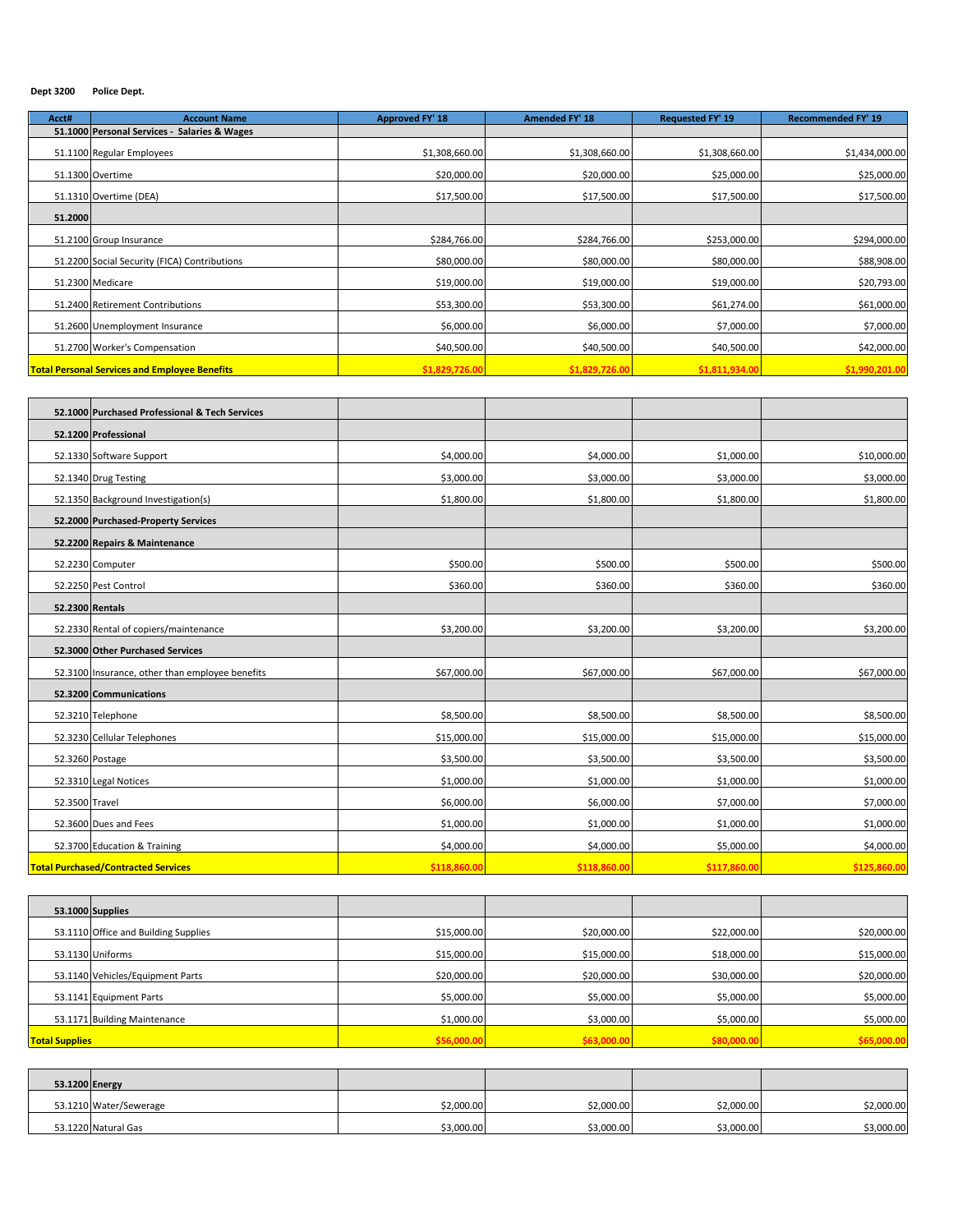| 53.1230 Electricity     | \$15,300.00 | \$15,300.00 | \$15,300.00 | \$15,300.00 |
|-------------------------|-------------|-------------|-------------|-------------|
| 53.1270 Gasoline/Diesel | \$65,000.00 | \$65,000.00 | \$70,000.00 | \$65,000.00 |
| <b>Total Energy</b>     | \$85.300.0  | 205 JAN     |             |             |

|                              | <b>Small Equipment</b>                           |              |        |              |        |
|------------------------------|--------------------------------------------------|--------------|--------|--------------|--------|
|                              | 53.1610 Computer Equip/Maint (less than \$5000)  | \$0.00       | \$0.00 | \$0.00       | \$0.00 |
|                              | 53.1620 Furniture & Fixtures (less than \$5000)  | \$0.00       | \$0.00 | \$0.00       | \$0.00 |
|                              | 53.1690 Other Small Equipment (less than \$5000) | \$0.00       | \$0.00 | \$0.00       | \$0.00 |
| <b>Total Small Equipment</b> |                                                  | <b>COLOR</b> | an na  | <b>SO OC</b> | \$0.00 |

|                             | 54.1000 Property               |             |             |              |             |
|-----------------------------|--------------------------------|-------------|-------------|--------------|-------------|
|                             | 54.1200 Site Improvements      | \$1,000.00  | \$1,000.00  | \$1,000.00   | \$1,000.00  |
|                             | 54.2000 Equipment              | \$2,000.00  | \$2,000.00  | \$2,000.00   | \$2,000.00  |
|                             | 54.2200 Capital Outlay Vehicle | \$95,000.00 | \$95,000.00 | \$170,000.00 | \$53,000.00 |
|                             | 54.2201 Vehicle Equipment      |             |             |              |             |
|                             | 54.2400 Computers              |             |             |              |             |
|                             | 54.2410 Hardware               |             |             |              |             |
| <b>Total Capital Outlay</b> |                                | \$98,000.00 | \$98,000.00 | \$173,000.00 | \$56,000.00 |

|                           | 58.1000 Principal                      |             |             |             |             |
|---------------------------|----------------------------------------|-------------|-------------|-------------|-------------|
|                           | 58.1200 Capital Lease - Principle      |             |             |             |             |
|                           | 58.1210 Lease - Machinery              |             |             |             |             |
|                           | 58.1220 Lease - Vehicles               | \$55,000.00 | \$55,000.00 | \$54,372.00 | \$54,372.00 |
|                           | 58.2220 Other Debt -Vehicle Interest   | \$3,000.00  | \$3,000.00  | \$4,135.00  | \$4,135.00  |
|                           | 58.1230 Lease - Other                  |             |             |             |             |
|                           | 58.1300 Other Debt - Building          |             |             |             |             |
|                           | 58.2300 Other Debt Building - Interest |             |             |             |             |
| <b>Total Debt Service</b> |                                        | \$58,000.00 | \$58,000.00 | \$58,507.00 | \$58,507.00 |

| <b>Total Expenditures</b> |  |  |
|---------------------------|--|--|
|                           |  |  |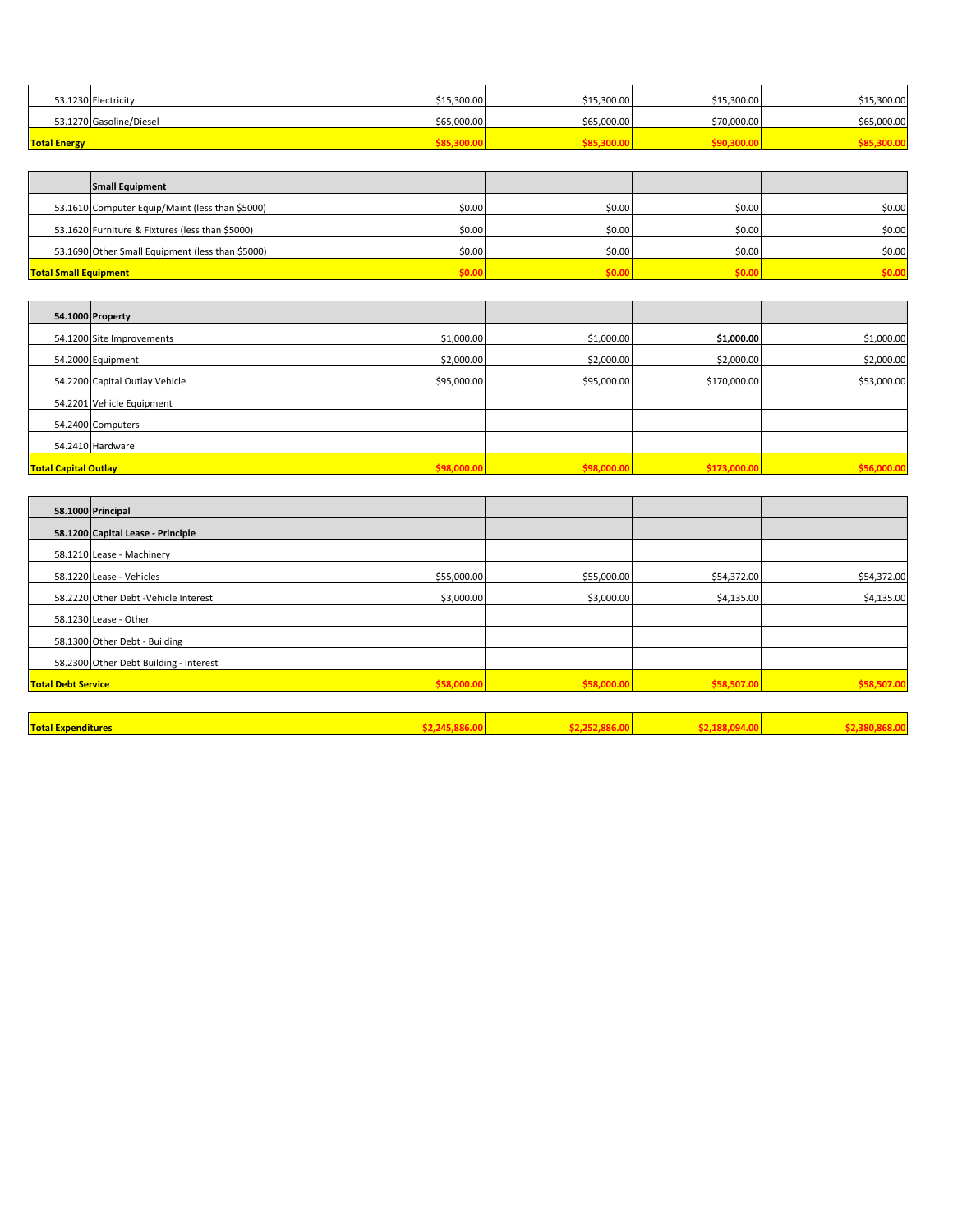#### **Dept 4100 Public Works**

| Acct# | <b>Account Name</b>                                  | 2017 Approved | <b>Amended FY' 17</b> | <b>Requested FY' 19</b> | <b>Recommended FY' 18</b> |
|-------|------------------------------------------------------|---------------|-----------------------|-------------------------|---------------------------|
|       | 51.1000 Personal Services - Salaries & Wages         |               |                       |                         |                           |
|       | 51.1100 Regular Employees                            | \$300,000.00  | \$300,000.00          | \$322,787.00            | \$316,000.00              |
|       | 51.1300 Overtime                                     | \$3,500.00    | \$6,000.00            | \$6,500.00              | \$6,500.00                |
|       | 51.2000 Personal Services - Employee Benefits        |               |                       |                         |                           |
|       | 51.2100 Group Insurance                              | \$82,000.00   | \$82,000.00           | \$82,000.00             | \$97,000.00               |
|       | 51.2200 Social Security (FICA) Contributions         | \$18,600.00   | \$18,600.00           | \$18,600.00             | \$19,592.00               |
|       | 51.2300 Medicare                                     | \$4,400.00    | \$4,400.00            | \$4,400.00              | \$4,582.00                |
|       | 51.2400 Retirement Contributions                     | \$26,274.00   | \$26,274.00           | \$26,274.00             | \$31,244.00               |
|       | 51.2600 Unemployment Insurance                       | \$3,000.00    | \$3,000.00            | \$3,000.00              | \$3,000.00                |
|       | 51.2700 Worker's Compensation                        | \$24,000.00   | \$24,000.00           | \$24,000.00             | \$25,500.00               |
|       | <b>Total Personal Services and Employee Benefits</b> | \$461,774,00  | \$464.274.00          | \$487.561.00            | \$503,418.00              |

|                | 52.1000 Purchased Professional & Tech Services |             |             |             |             |
|----------------|------------------------------------------------|-------------|-------------|-------------|-------------|
|                | 52.1200 Professional                           |             |             |             |             |
|                | 52.1300 Technical                              |             |             |             |             |
|                | 52.2000 Purchased-Property Services            |             |             |             |             |
|                | 52.2100 Cleaning Services                      |             |             |             |             |
|                | 52.2100 Disposal                               | \$7,500.00  | \$7,500.00  | \$8,000.00  | \$8,000.00  |
|                | 52.2160 Tree Removal                           | \$9,500.00  | \$9,500.00  | \$12,500.00 | \$12,500.00 |
| 52.2200        |                                                |             |             |             |             |
|                | 52.2210 Street Maintenance                     | \$5,000.00  | \$5,000.00  | \$5,000.00  | \$5,000.00  |
| 52.3000        |                                                |             |             |             |             |
|                | 52.3100 Insurance, other than employees        | \$26,000.00 | \$26,000.00 | \$30,000.00 | \$30,000.00 |
| 52.3200        |                                                |             |             |             |             |
|                | 52.3210 Telephone & Internet                   | \$1,300.00  | \$1,300.00  | \$1,400.00  | \$1,400.00  |
|                | 52.3230 Cellular Phones                        | \$1,400.00  | \$1,400.00  | \$1,350.00  | \$1,200.00  |
| 52.3500 Travel |                                                | \$0.00      | \$0.00      | \$0.00      | \$1,000.00  |
|                | 52.3600 Dues and Fees                          | \$100.00    | \$100.00    | \$100.00    | \$100.00    |
|                | 52.3700 Education & Training                   | \$0.00      | \$0.00      | \$0.00      | \$2,400.00  |
|                | <b>Total Purchased/Contracted Services</b>     | \$50,800.00 | \$50,800.00 | \$58,350.00 | \$61,600.00 |

|                | <b>53.1000 Supplies</b>              |             |             |             |             |
|----------------|--------------------------------------|-------------|-------------|-------------|-------------|
|                | 53.1100 General Supplies & Materials |             |             |             |             |
| 53.1110 Office |                                      | \$1,000.00  | \$1,000.00  | \$1,000.00  | \$1,000.00  |
| 53.1111 Tools  |                                      | \$1,000.00  | \$1,000.00  | \$1,500.00  | \$1,500.00  |
|                | 53.1130 Uniforms                     | \$4,200.00  | \$4,200.00  | \$6,000.00  | \$5,000.00  |
|                | 53.1140 Vehicle/Equipment Parts      | \$15,000.00 | \$15,000.00 | \$13,000.00 | \$13,000.00 |
|                | 53.1141 Equipment Parts              | \$6,200.00  | \$6,200.00  | \$5,000.00  | \$5,000.00  |
|                | 53.1142 Safety Equipment             | \$1,500.00  | \$1,500.00  | \$1,500.00  | \$1,500.00  |
|                | 53.1143 Signs & Banners              | \$10,000.00 | \$10,000.00 | \$10,000.00 | \$10,000.00 |
|                | 53.1144 Christmas Supplies           | \$5,000.00  | \$5,000.00  | \$5,000.00  | \$5,000.00  |
|                | 53.1150 Landscapping                 | \$10,000.00 | \$10,000.00 | \$10,000.00 | \$10,000.00 |
|                | 53.1160 Park Supplies                | \$5,000.00  | \$5,000.00  | \$7,500.00  | \$7,500.00  |
|                | 53.1171 Building Improvements        | \$5,000.00  | \$5,000.00  | \$7,500.00  | \$7,500.00  |
|                | 53.1180 Cemetery Equipment           | \$0.00      | \$0.00      | \$0.00      | \$0.00      |
|                | 53.1190 Other Supplies               | \$15,000.00 | \$15,000.00 | \$12,500.00 | \$12,500.00 |
|                | <b>TOTAL</b>                         |             |             | \$80,500.00 | \$79,500.00 |
| 53.1200 Energy |                                      |             |             |             |             |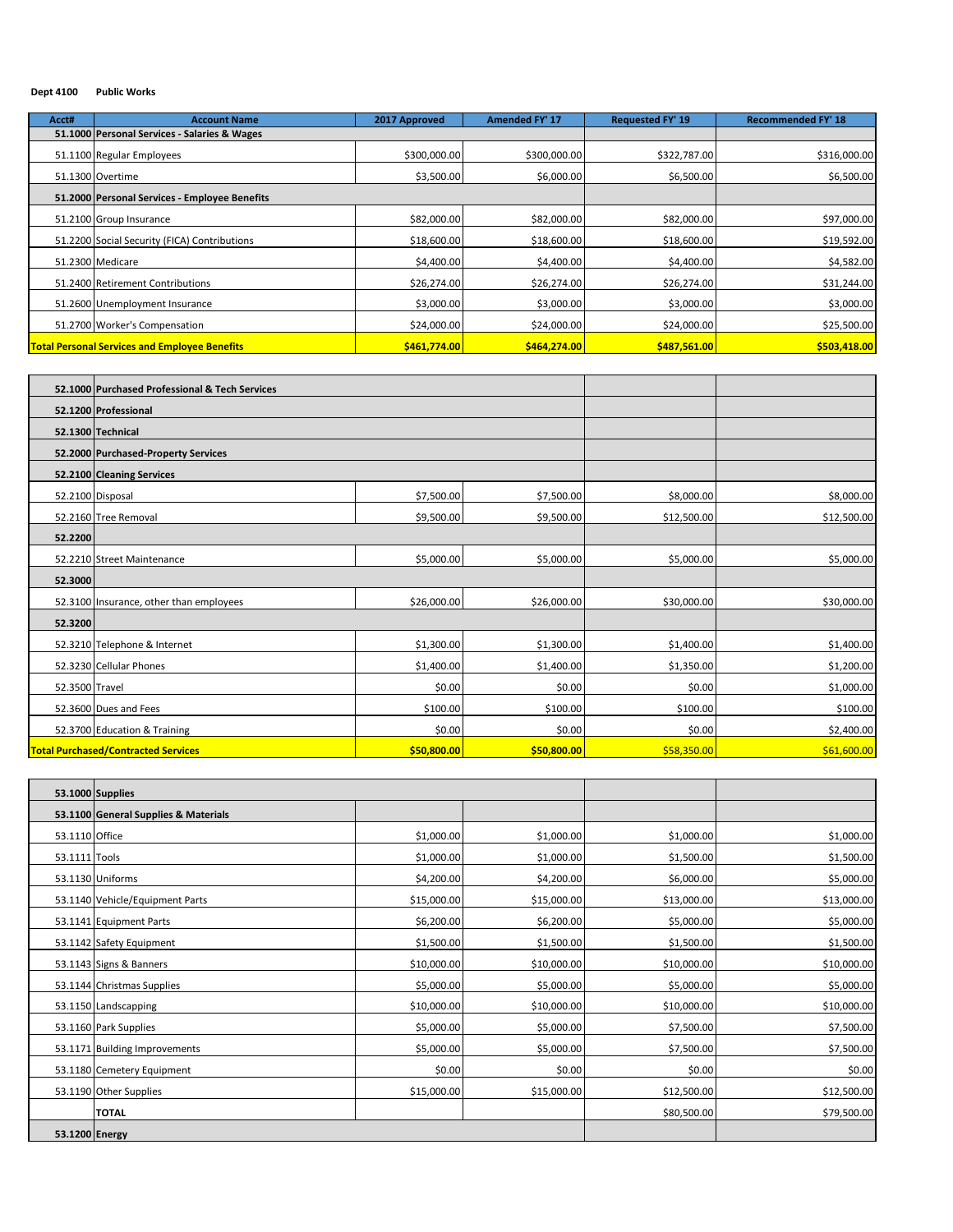|                       | 53.1210 Water/Sewerage                           | \$3,000.00   | \$3,000.00   | \$4,500.00   | \$4,500.00   |
|-----------------------|--------------------------------------------------|--------------|--------------|--------------|--------------|
|                       | 53.1220 Natural Gas                              | \$3,500.00   | \$3,500.00   | \$4,500.00   | \$4,500.00   |
|                       | 53.1230 Electricity                              | \$8,500.00   | \$8,500.00   | \$9,000.00   | \$9,000.00   |
|                       | 53.1231 Street Lights-Signals-etc                | \$110,000.00 | \$110,000.00 | \$118,000.00 | \$118,000.00 |
|                       | 53.1270 Gasoline/Diesel                          | \$13,000.00  | \$13,000.00  | \$13,000.00  | \$13,000.00  |
|                       | <b>TOTAL</b>                                     |              |              | \$149,000.00 | \$149,000.00 |
|                       | 53.1600 Small Equipment                          |              |              |              |              |
|                       | 53.1610 Computer Equip/Maint (Less than \$5000)  | \$250.00     | \$250.00     | \$0.00       | \$0.00       |
|                       | 53.1690 Other Small Equipment (Less than \$5000) | \$3,500.00   | \$3,500.00   | \$3,500.00   | \$3,500.00   |
| <b>Total Supplies</b> |                                                  | \$220,650.00 | \$220,650.00 | \$233,000.00 | \$232,000.00 |

|                                           | 54.1000 Property                         |            |            |                      |        |
|-------------------------------------------|------------------------------------------|------------|------------|----------------------|--------|
|                                           | 54.1101 CDBG Engineering Fees            | \$0.00     | \$0.00     | \$0.00               | \$0.00 |
|                                           | 54.1200 Site Improvements                | \$0.00     | \$0.00     | \$0.00               | \$0.00 |
|                                           | 54.1401 Infrastructure (Curb-cuts)       | \$0.00     | \$0.00     | \$0.00               | \$0.00 |
|                                           | 54.2200 Capital Outlay - Vehicle         | \$5,000.00 | \$5,000.00 | \$0.00               | \$0.00 |
|                                           | 54.2201 Capital Outlay - Equipment       | \$0.00     | \$0.00     | \$0.00               | \$0.00 |
|                                           | 54.2102 Cemetery Equipment               | \$0.00     | \$0.00     | \$0.00               | \$0.00 |
| <b>Total Capital Outlay</b><br>\$5,000.00 |                                          |            |            | \$0.00<br>\$5,000.00 | \$0.00 |
|                                           | 54.1300 Lee Street Park storage facility |            |            | \$0.00               | \$0.00 |
|                                           | 57.1000 Intergovernmental                |            |            |                      |        |
|                                           | 57.2000 Payments to Other Agencies       |            |            |                      |        |
|                                           |                                          |            |            |                      |        |
| <b>Total Other Cost</b>                   |                                          | \$0.00     | \$0.00     |                      |        |

|                                                       | Debt Service                      |              |              |              |              |
|-------------------------------------------------------|-----------------------------------|--------------|--------------|--------------|--------------|
|                                                       | 58.1000 Principal                 |              |              |              |              |
|                                                       | 58.1200 Captial Lease - Principal |              |              |              |              |
|                                                       | 58.1210 Lease - Machinery         | \$0.00       | \$0.00       | \$0.00       | \$0.00       |
|                                                       | 58.1220 Lease - Vehicles          | \$6,330.00   | \$6,330.00   | \$12,691.00  | \$12,691.00  |
|                                                       | 58.2000 Interest                  | \$675.00     | \$675.00     | \$1,281.00   | \$1,281.00   |
| \$7,005.00<br>\$7,005.00<br><b>Total Debt Service</b> |                                   |              | \$13,972.00  | \$13,972.00  |              |
|                                                       |                                   |              |              |              |              |
| <b>Total Expenditures</b>                             |                                   | \$745,229.00 | \$747,729.00 | \$792,883.00 | \$810,990.00 |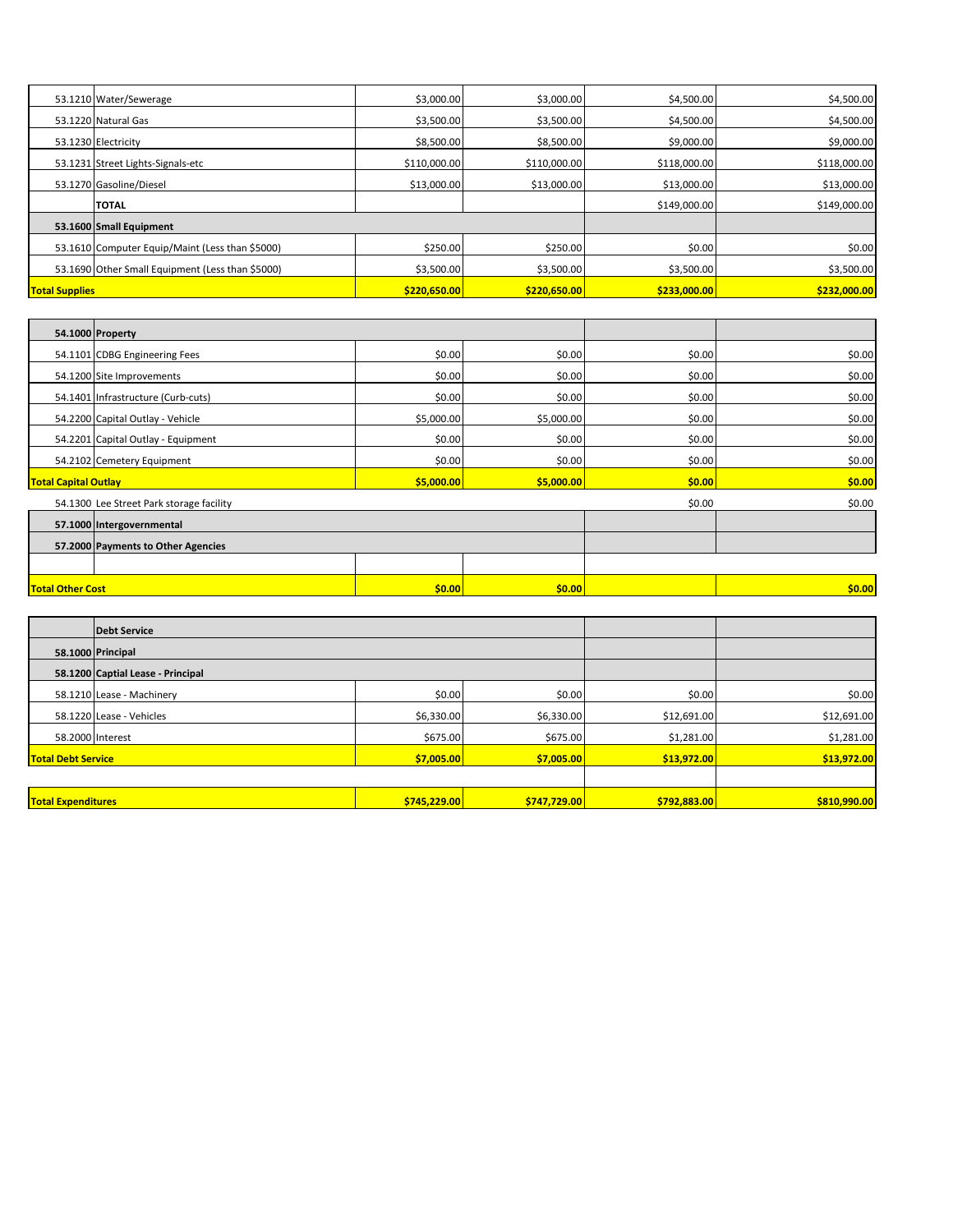### **Dept 7450 Code Enforcement**

| Acct#                                                | <b>Account Name</b>                          | Request FY' 18 | Recommended FY' 18 | Request FY' 19 | Recommended FY' 19 |
|------------------------------------------------------|----------------------------------------------|----------------|--------------------|----------------|--------------------|
|                                                      | 51.1000 Personal Services - Salaries & Wages |                |                    |                |                    |
|                                                      | 51.1100 Regular Employees                    | \$42,800.00    | \$42,800.00        | \$49,220.00    | \$44,470.00        |
|                                                      | 51.2100 Group Insurance                      | \$12,000.00    | \$12,000.00        | \$12,000.00    | \$12,000.00        |
|                                                      | 51.2200 Social Security (FICA) Contributions | \$2,700.00     | \$2,700.00         | \$2,700.00     | \$2,757.00         |
|                                                      | 51.2300 Medicare                             | \$650.00       | \$650.00           | \$650.00       | \$645.00           |
|                                                      | 51.2400 Retirement Contributions             | \$2,000.00     | \$2,000.00         | \$2,000.00     | \$3,000.00         |
|                                                      | 51.2700 Workers Compensation                 | \$4,000.00     | \$4,000.00         | \$4,000.00     | \$4,000.00         |
| <b>Total Personal Services and Employee Benefits</b> |                                              | \$63,424.00    | \$64,150.00        | \$70,570.00    | \$66,872.00        |
|                                                      |                                              |                |                    |                |                    |
|                                                      | <b>Services</b>                              |                |                    |                |                    |
|                                                      | 52.2200 Repairs & Demolitions                | \$5,000.00     | \$2,500.00         | \$2,500.00     | \$2,500.00         |
|                                                      | 52.3260 Cellular Telephone                   | \$500.00       | \$500.00           | \$600.00       | \$500.00           |
| 52.3500 Travel                                       |                                              | \$1,000.00     | \$750.00           | \$1,600.00     | \$1,600.00         |
|                                                      | 52.3600 Dues and Fees                        | \$250.00       | \$250.00           | \$250.00       | \$250.00           |
|                                                      | 52.3700 Education & Training                 | \$1,500.00     | \$1,000.00         | \$1,000.00     | \$1,000.00         |
| <b>Total Services</b>                                |                                              | \$8,250.00     | \$5,000.00         | \$5,950.00     | \$5,850.00         |
|                                                      |                                              |                |                    |                |                    |
|                                                      | 53.1130 Uniforms                             | \$500.00       | \$500.00           | \$500.00       | \$500.00           |
|                                                      | 53.1270 Gasoline                             | \$1,500.00     | \$1,500.00         | \$3,000.00     | \$3,000.00         |
|                                                      | 58.1200 Vehicle Lease - Purchase             | \$0.00         | \$0.00             | \$0.00         | \$0.00             |
|                                                      |                                              | \$2,000.00     | \$2,000.00         | \$3,500.00     | \$3,500.00         |
|                                                      |                                              |                |                    |                |                    |
| <b>Total Budget</b>                                  |                                              | \$73,674.00    | \$71,150.00        | \$80,020.00    | \$76,222.00        |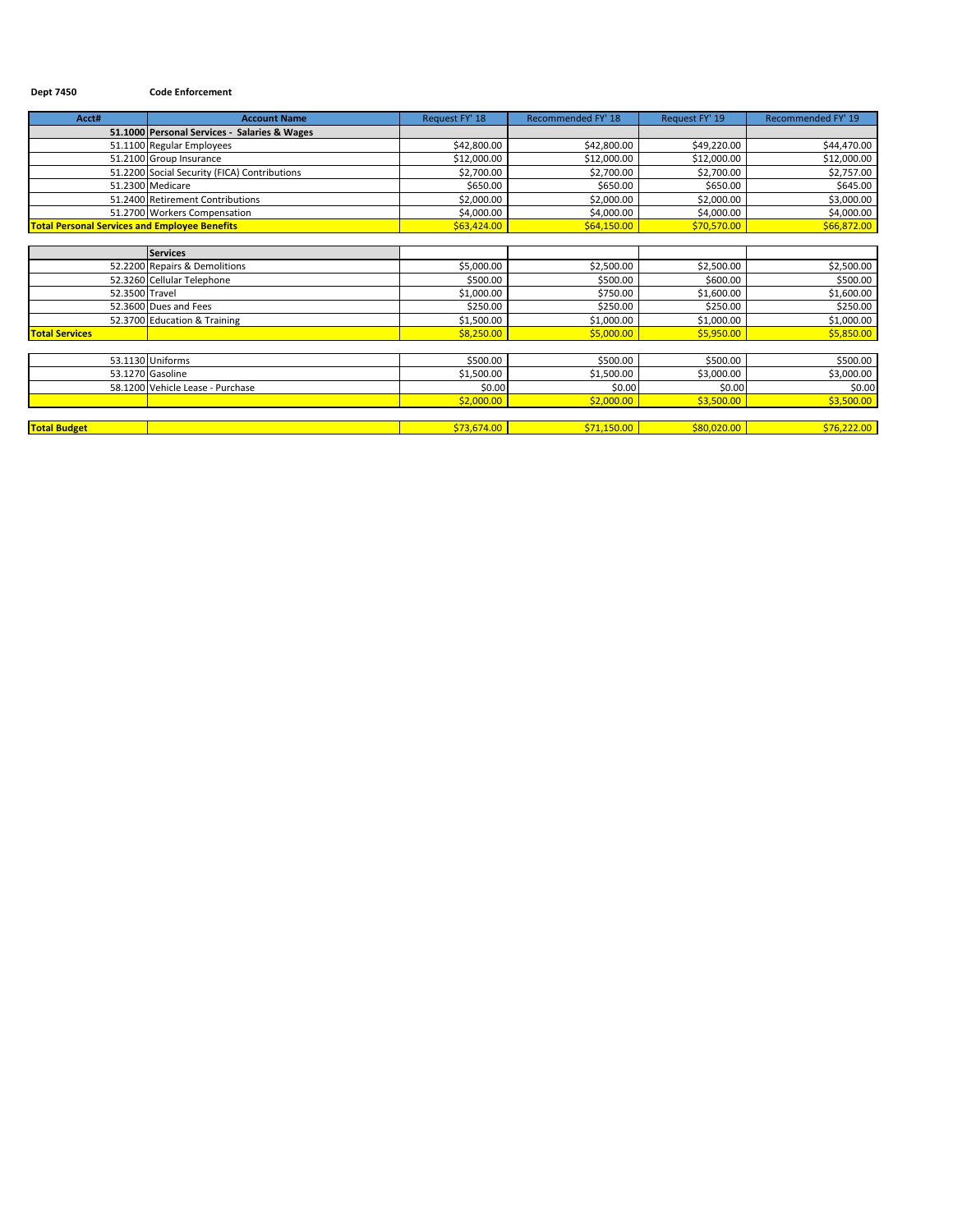#### **Solid Waste Revenue**

| Acct#                                                | <b>Account Name</b>            | <b>Requested FY' 18</b> | <b>Requested FY' 19</b> |
|------------------------------------------------------|--------------------------------|-------------------------|-------------------------|
|                                                      | <b>Sanitation Revenues</b>     |                         |                         |
|                                                      | 34.4110 Refuse Collection Fees | \$180,600.00            | \$191,186.00            |
|                                                      | 36.1010 Interest               | \$0.00                  | \$0.00                  |
|                                                      | <b>Transfer From Reserves</b>  | \$0.00                  | \$0.00                  |
|                                                      | 39.3200 Capital Lease          | \$25,000.00             | \$0.00                  |
|                                                      |                                |                         |                         |
| <b>Total Personal Services and Employee Benefits</b> |                                | \$205,600.00            | \$191,186.00            |